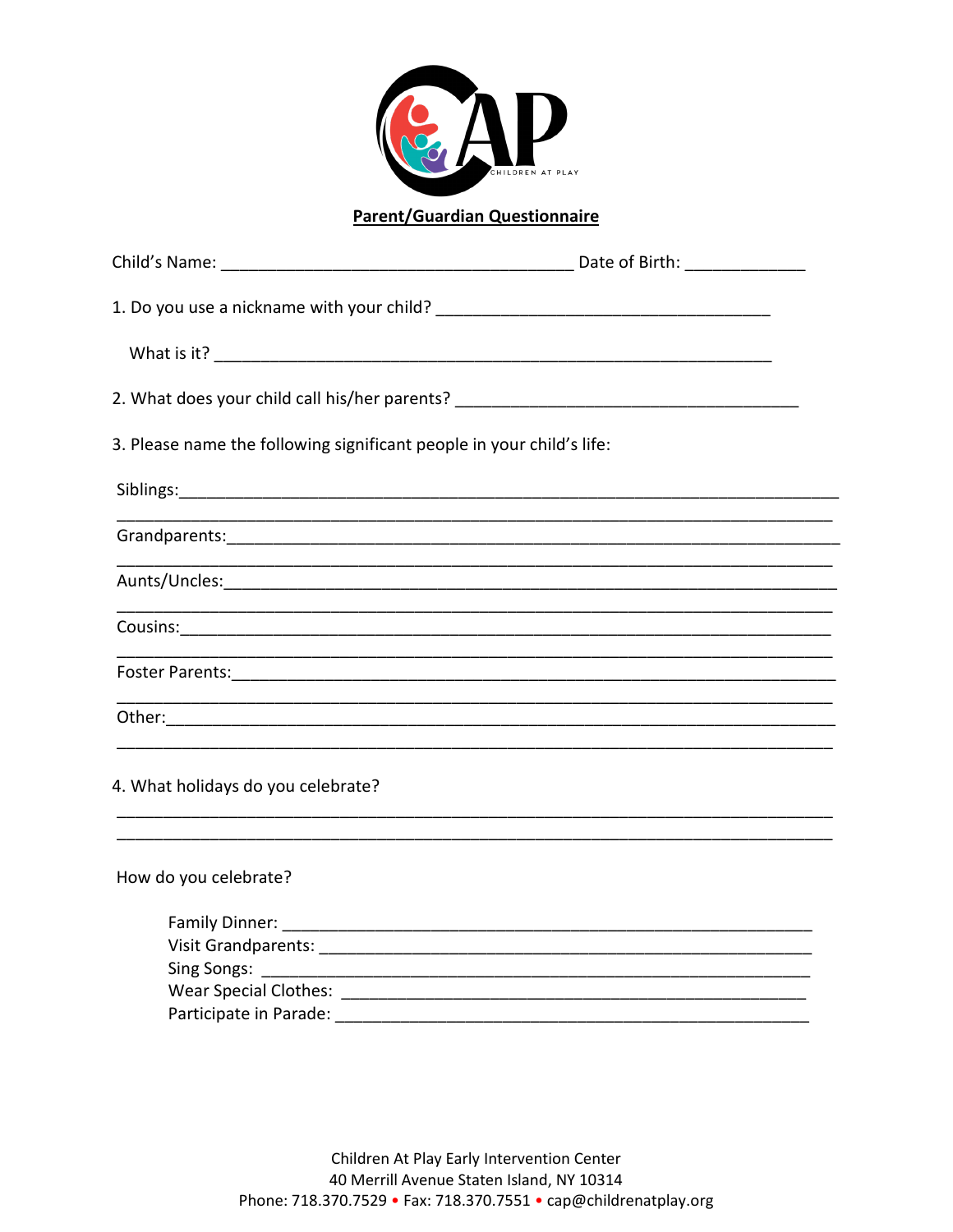

4. Do you celebrate your child's birthday?

| How?<br><u> 1989 - Johann Stoff, deutscher Stoff, der Stoff, der Stoff, der Stoff, der Stoff, der Stoff, der Stoff, der S</u> |
|-------------------------------------------------------------------------------------------------------------------------------|
| Would you like to have your child celebrate with peers in class? _______________                                              |
| 5. What traditions do you have? (Example: go to grandparents for Friday night dinner, go to                                   |
| 6. What languages is your child exposed to by other family members, friends, babysitters?                                     |
|                                                                                                                               |
|                                                                                                                               |
| 9. What do you do with your child on weekends? (i.e., go food shopping, go to park, play video                                |
| 10. What do you do during vacations with your child (i.e., go to beach, go to movie, go away to                               |
| 11. In the morning, the first thing my child does is<br>11. In the morning, the first thing my child does is<br>1.            |
| 12. My child:<br>eats breakfast<br>does not eat breakfast                                                                     |
| 13. During meals, can your child eat with a:<br>fork<br>spoon                                                                 |
| 14. Does your child use:                                                                                                      |
| a bottle<br>a pacifier<br>a cup<br>a straw                                                                                    |
| If a bottle, when?                                                                                                            |

Children At Play Early Intervention Center 40 Merrill Avenue Staten Island, NY 10314 Phone: 718.370.7529 • Fax: 718.370.7551 • cap@childrenatplay.org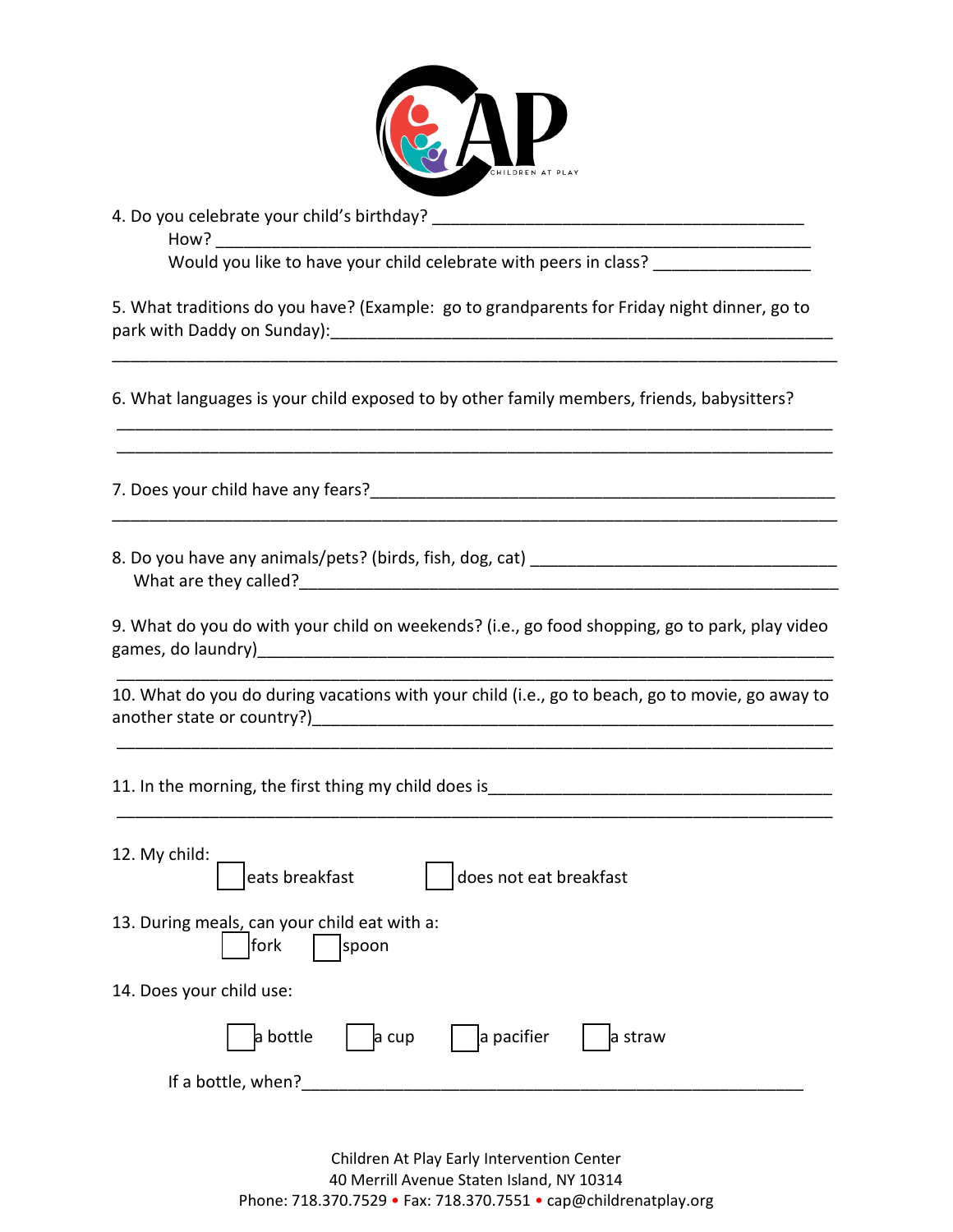

\_\_\_\_\_\_\_\_\_\_\_\_\_\_\_\_\_\_\_\_\_\_\_\_\_\_\_\_\_\_\_\_\_\_\_\_\_\_\_\_\_\_\_\_\_\_\_\_\_\_\_\_\_\_\_\_\_\_\_\_\_\_\_\_\_\_\_\_\_\_\_\_\_\_\_\_\_

\_\_\_\_\_\_\_\_\_\_\_\_\_\_\_\_\_\_\_\_\_\_\_\_\_\_\_\_\_\_\_\_\_\_\_\_\_\_\_\_\_\_\_\_\_\_\_\_\_\_\_\_\_\_\_\_\_\_\_\_\_\_\_\_\_\_\_\_\_\_\_\_\_\_\_\_\_

\_\_\_\_\_\_\_\_\_\_\_\_\_\_\_\_\_\_\_\_\_\_\_\_\_\_\_\_\_\_\_\_\_\_\_\_\_\_\_\_\_\_\_\_\_\_\_\_\_\_\_\_\_\_\_\_\_\_\_\_\_\_\_\_\_\_\_\_\_\_\_\_\_\_\_\_\_

\_\_\_\_\_\_\_\_\_\_\_\_\_\_\_\_\_\_\_\_\_\_\_\_\_\_\_\_\_\_\_\_\_\_\_\_\_\_\_\_\_\_\_\_\_\_\_\_\_\_\_\_\_\_\_\_\_\_\_\_\_\_\_\_\_\_\_\_\_\_\_\_\_\_\_\_\_

\_\_\_\_\_\_\_\_\_\_\_\_\_\_\_\_\_\_\_\_\_\_\_\_\_\_\_\_\_\_\_\_\_\_\_\_\_\_\_\_\_\_\_\_\_\_\_\_\_\_\_\_\_\_\_\_\_\_\_\_\_\_\_\_\_\_\_\_\_\_\_\_\_\_\_\_\_\_

15. What does your child like to eat?\_\_\_\_\_\_\_\_\_\_\_\_\_\_\_\_\_\_\_\_\_\_\_\_\_\_\_\_\_\_\_\_\_\_\_\_\_\_\_\_\_\_\_\_\_\_\_\_

16. What food does your child prefer for snack?

17. Does your child have any allergies, including food allergies?\_\_\_\_\_\_\_\_\_\_\_\_\_\_\_\_\_\_\_\_\_\_\_\_\_\_

Regarding allergies: What foods your child can or cannot have?

If Epi-pen needed, What are reactions/symptoms?

18. Can your child wash and dry hands?

|  | lwith h |  |
|--|---------|--|
|--|---------|--|

 $_{\rm lelp}$   $_{\rm |}$  without help

19. Is your child toilet-trained? Check all that apply:

|  | days only |  |
|--|-----------|--|
|--|-----------|--|

nights only

nights and days

showing an interest, however, not yet trained

not toilet trained

tried, but unsuccessful

\_\_recognizes a soiled diaper

- 20. Does your child have an opportunity to wash himself before school?
- $|yes$   $|$   $|no$ 21. Does your child dress for school?  $\frac{1}{2}$  with help  $\frac{1}{2}$  without help

Children At Play Early Intervention Center 40 Merrill Avenue Staten Island, NY 10314 Phone: 718.370.7529 • Fax: 718.370.7551 • cap@childrenatplay.org